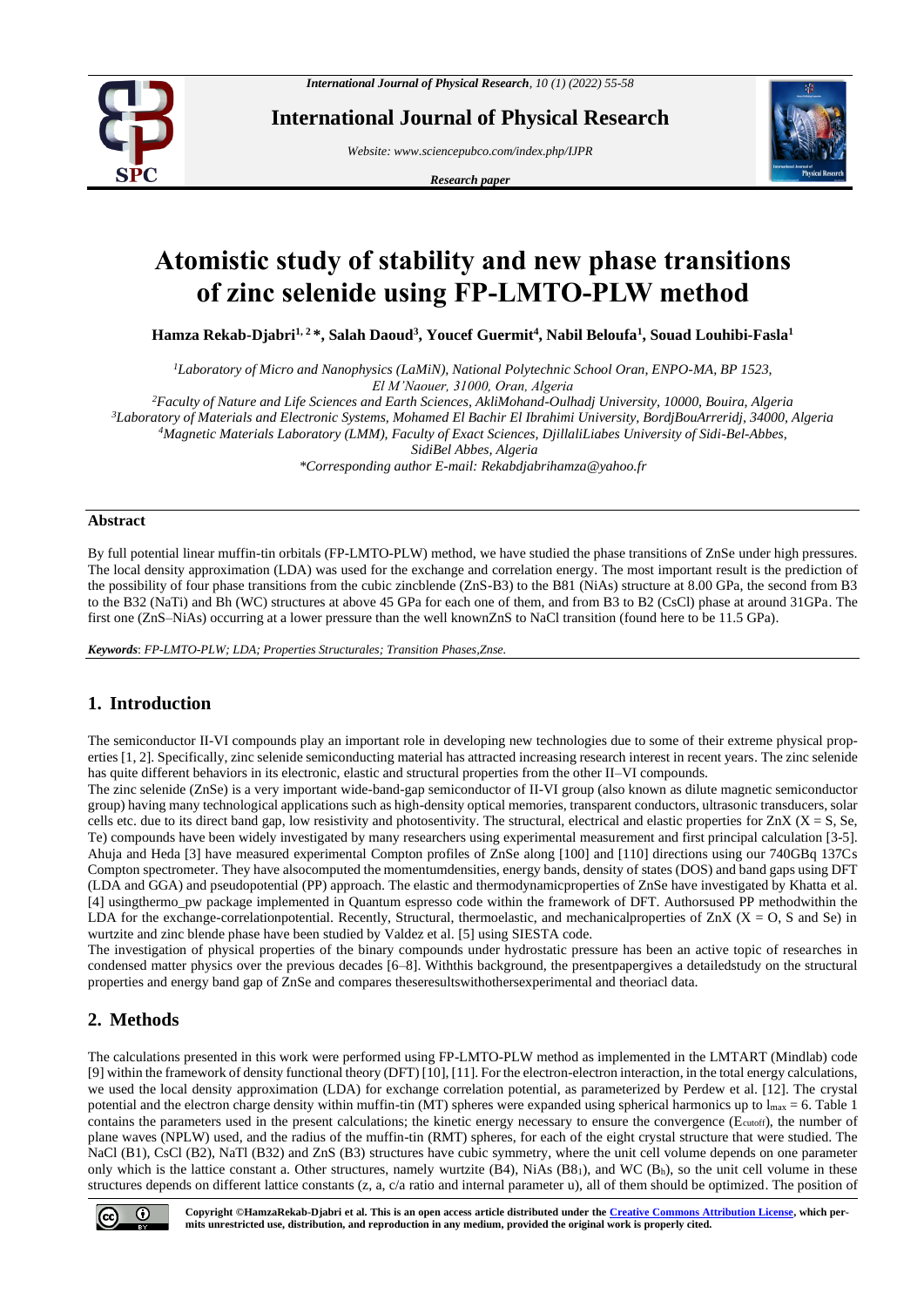zinc (Zn) and selenide (Se) atoms in each of the above structures of ZnSe compound are listed in Table 2.These structures have the following space groups: B1: Fm3m, B2: Pm3m, B3: F43m, B4: P63mc, B<sub>h</sub>: [P6m2,](https://homepage.univie.ac.at/michael.leitner/lattice/spcgrp/hexagonal.html#sg187) B32[:Fd3m,](https://homepage.univie.ac.at/michael.leitner/lattice/spcgrp/cubic.html#sg227) and B81: P63/mmc

|                        |             | Tuber Trans France March announced the My Block of the My Party of the Mathin The Radius (Reset France, 1990 in Carolination for Dinar |       |          |           |       |              | ----- |
|------------------------|-------------|----------------------------------------------------------------------------------------------------------------------------------------|-------|----------|-----------|-------|--------------|-------|
| Structure              | <b>NPLW</b> | $E_{\text{cut}}$ tot(Ry)                                                                                                               |       | RMT(u.a) |           |       | K-Point      |       |
|                        | ZnSe        | ZnSe                                                                                                                                   | Zn    |          | <b>Se</b> |       |              |       |
| NaCl(B1)               | 3942        | 98.5                                                                                                                                   | 2.368 |          | 2.566     |       | (24:24:24)   |       |
| CsCl(B2)               | 4168        | 104.14                                                                                                                                 | 2.559 |          | 2.772     |       | (22; 22; 22) |       |
| ZnS(B3)                | 5064        | 100.79                                                                                                                                 | 2.207 |          | 2.391     |       | (26; 26; 26) |       |
| Wz(B4)                 | 13200       | 97.17                                                                                                                                  | 2.426 | 2.426    | 2.628     | 2.628 | (28; 28; 46) |       |
| NiAs(B8 <sub>1</sub> ) | 7786        | 97.06                                                                                                                                  | 2.384 | 2.384    | 2.583     | 2.385 | (24;24;40)   |       |
| NaTi(B32)              | 5064        | 117.66                                                                                                                                 | 2.128 | 2.128    | 2.128     | 2.128 | (26; 26; 46) |       |
| WC(B <sub>h</sub> )    | 2996        | 80.64                                                                                                                                  | 2.783 |          | 2.79      |       | (18:18:28)   |       |

**Table 1:**The Plane Wave Number NPLW, Energy Cut-Off (In Ry) and the Muffin-Tin Radius (RMT) (in A.U.) Used in Calculation for Binary Znse

| <b>Table 2:</b> Location of Zinc (Zn) and Silenide(Se) Atoms for the Seven Structures |                       |                                |                                 |                                 |  |  |  |
|---------------------------------------------------------------------------------------|-----------------------|--------------------------------|---------------------------------|---------------------------------|--|--|--|
|                                                                                       | Zn                    |                                | <b>Se</b>                       |                                 |  |  |  |
|                                                                                       | $1st$ atom            | $2nd$ atom                     | $1st$ atom                      | $2nd$ atom                      |  |  |  |
| NaCl(B1)                                                                              | 0.0; 0.0; 0.0         |                                | $1/2$ ; $1/2$ ; $1/2$           |                                 |  |  |  |
| CsCl(B2)                                                                              | 0.0:0.0:0.0           |                                | $1/2$ ; $1/2$ ; $1/2$           |                                 |  |  |  |
| $\text{ZnS}(\text{B3})$                                                               | 0.0; 0.0; 0.0         |                                | $1/4$ ; $1/4$ ; $1/4$           |                                 |  |  |  |
| Wz(B4)                                                                                | 0.0:0.0:0.0           | $1.2$ ;- $1/2\sqrt{3}$ ; $1/2$ | 0.0:0.0:u                       | $1.2$ ;-1/2 $\sqrt{3}$ ;(0.5+u) |  |  |  |
| NiAs(B8 <sub>1</sub> )                                                                | $3/4$ ; $1/4$ ; 0.0   | 1/4:3/4:0.0                    | 1/4:1/4:0.3                     | 3/4:3/4:0.3                     |  |  |  |
| NaTl $(B32)$                                                                          | $1/8$ ; $1/8$ ; $1/8$ | $-1/8$ ; $-1/8$ ; $-1/8$       | $3/8$ ; $3/8$ ; $3/8$           | $-3/8$ ; $-3/8$ ; $-3/8$        |  |  |  |
| WC(B <sub>h</sub> )                                                                   | 0.0; 0.0; 0.0         |                                | $1/2$ :-12 <sup>-1/2</sup> :1/2 |                                 |  |  |  |

## **3. Results and discussion**

### **3.1. Structural properties**

In ab-initio calculations, the equilibrium structural parameters can usually be predicted by calculating either the pressure as a function of unit cell volume P(V), or the energy as a function of the unit cell volume E(V) [6]. In the presentwork, the structural parameters of ZnSesemiconducting compound wereobtainedfrom E(V) (Fig 1), for each of the eight structures consideredhere: NaCl (B1), CsCl (B2),  $ZnS$  (B3), Wurtzite (B4), NaTl (B32), and WC (B<sub>h</sub>). The equilibrium lattice constant a<sub>0</sub>, bulk modulus B<sub>0</sub> and pressure derivative of bulk modulus B<sub>0</sub>' have been computed by minimizing the total energy by means of Murnaghan's equation of state (EOS) [13] (For more details, please see our previous works [6, 8]). Total energy versus volume data for the rocksalt, CsCl, zincblende, wurtzite, NiAs, NiAs, NaTi and WC structures of ZnSe crystal shown in Fig. 1.



**Fig. 1:**Total Energy versus Volume for Different Structures of Znse Compound Using LDA.

Energies and volumes are per single ZnSe formula unit. By exploiting the curves of minimization, it follows that ZnS (B3) structure represents the most stable phase at zero pressure; we also show that the WZ(B4) structure is metastable in ZnSe, which is consistent with the results of Saini et al. [13]. It can also be seen that the NaCl phase has a higher total energy than the Wz(B4) phase (by 0.029 eV/2atoms). The total energy difference between the minima of the B3 phase curve and of the Wz(B4) phase curve is very low (-0.005 eV/2atoms). Our results are summarized in Table 3 together with those of other ab-initio calculations and experimental works [13-17].

The data shown in Table 3 for the ZnS (B3) phase indicates that LDA underestimates the lattice parameter by 2.29% compared to experimental value [15]. To the best of our knowledge, there are no data available for structural properties of ZnSe in B1, B2, B4, B81, B32 and WC phases.

| Table 3: Calculated Structural Parameters (Equilibrium Lattice Constants A <sub>0</sub> , and Structural Parameter C/A), Bulk Modulus B <sub>0</sub> , the First Pressure Derivatives |  |
|---------------------------------------------------------------------------------------------------------------------------------------------------------------------------------------|--|
| $B_0$ ' and the Total Energy E <sub>min</sub> : <sup>B</sup> ref-[14] <sup>C</sup> ref-[13] <sup>F</sup> ref-[15] <sup>G</sup> ref-[16] <sup>H</sup> ref-[17]                         |  |

| Parameters       |            |             | NaCl(B1) | CsCl(B2) | ZnS(B3)                                                               | Wz(B4) | NiAs(B8 <sub>1</sub> ) | NaTi $(B32)$ | WC(B <sub>h</sub> ) |
|------------------|------------|-------------|----------|----------|-----------------------------------------------------------------------|--------|------------------------|--------------|---------------------|
| $a_0(A^{\circ})$ | This work  |             | 5.222    | 3.257    | 5.618                                                                 | 3.96   | 3.716                  | 5.200        | 5.586               |
|                  | Otherworks | Theo<br>Exp |          |          | $5.66^{\rm b}$ $5.57^{\rm c}$ , $5.54^{\rm g}$<br>$5.75$ <sup>f</sup> |        |                        |              |                     |
| $B_0$ (GPa)      | This work  |             | 87.382   | 78.85    | 67.67                                                                 | 65.75  | 82.96                  | 76.34        | 72.67               |
|                  | Otherworks | Theo        |          |          | $64.7^{\rm b}$ , $57.30^{\rm c}$ ,<br>$72.44$ <sup>g</sup>            |        |                        |              |                     |
|                  |            | Exp         |          |          | $72.7^{\rm f}$                                                        |        |                        |              |                     |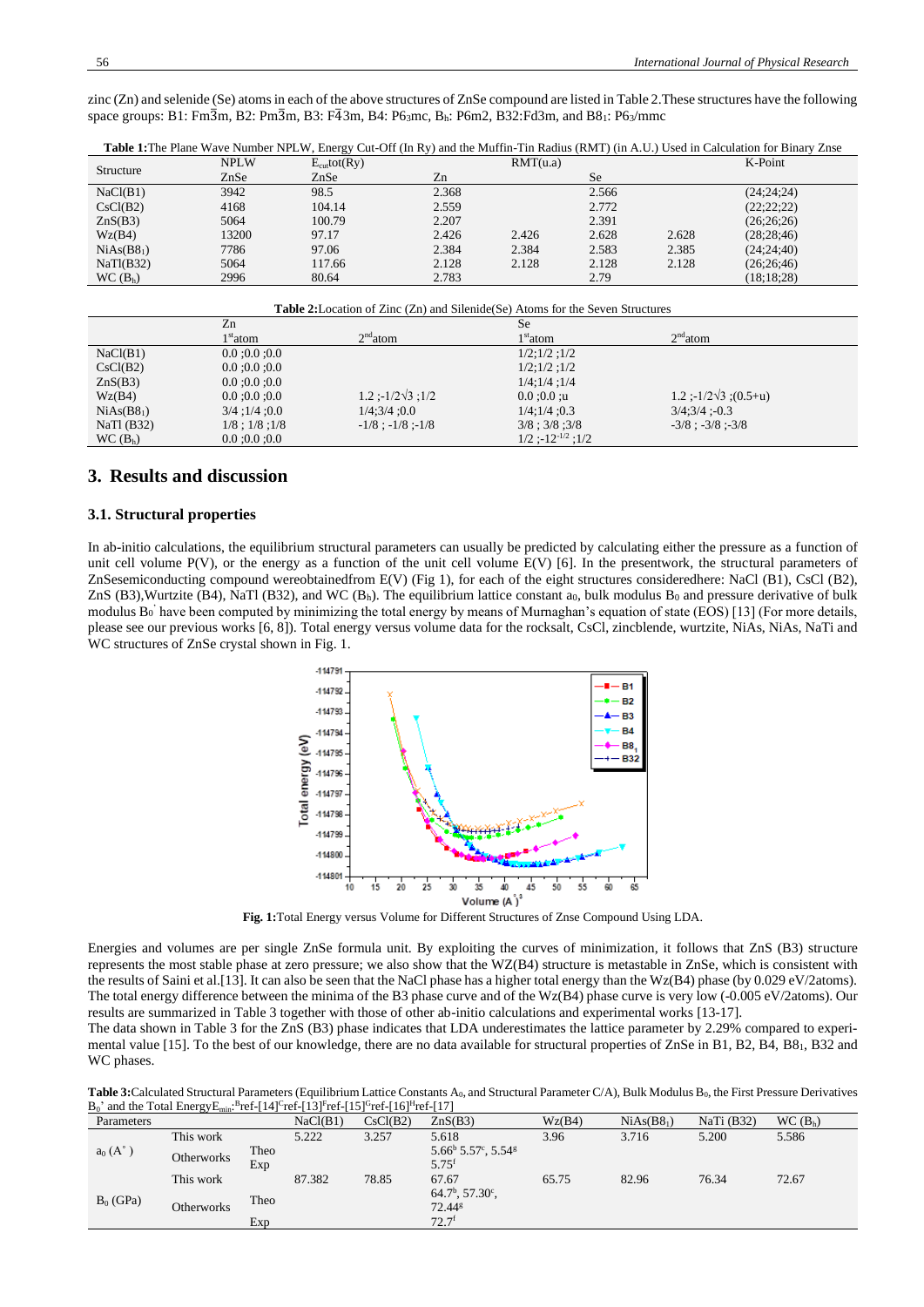|           | This work         |      | 4.247      | 3.96      | 3.881                                                | 3.81        | 4.05      | 4.288      | 3.70       |
|-----------|-------------------|------|------------|-----------|------------------------------------------------------|-------------|-----------|------------|------------|
| $B_0$     | <b>Otherworks</b> | Theo |            |           | 4.56 <sup>c</sup><br>$4.02^{\rm g}$ , $4.36^{\rm h}$ |             |           |            |            |
| c/a       | This work         |      |            |           |                                                      | .656        | 1.633     |            | 1.630      |
| $E_{min}$ | This work         |      | $-8441.18$ | $-8441.1$ | $-8441.209$                                          | $-8441.204$ | $-8441.1$ | $-8441.08$ | $-8441.07$ |
|           |                   |      |            |           |                                                      |             |           |            |            |

#### **3.2. Phase transition**

The stability of any particular structure corresponds to the lowest Gibbs free energy, which is given by  $G = E + PV-TS$ , where E is the internal energy, S is the vibrational entropy, P is the pressure, and V is the volume [6, 8]. Since our calculations were performed at  $T = 0$ K, the Gibbs free energy G is then equivalent to the enthalpy  $H = E + PV$  and the pressure Pt for which Gibbs energies of two phases are equal is defined as the transition between these two phases [6, 8].

In order to show these phase transitions more clearly, we display in Fig.2, the enthalpy differences for B2, B1, B32, B81 and Bh phases as a function of pressure with reference to B3. The obtained results show that ZnSe undergoes five transitions. The first one is the transition from the cubic zincblende (ZnS-B3) structure to the B32 (NaTi) and Bh (WC) structures above 45 GPa for each one of them, and to the B81 and B2 structuresat 8 and 31 GPa, respectively.



**Fig. 2:**Variation of the Enthalpy Differences ∆H (Ev/Atom) Versus Pressure (Gpa) For Zns (B3),Nacl (B1), Cscl(B2), Nias(B81), Nati(B32) And WC(Bh) Phases of Znse. The Reference Gibbs free energy in Set for the Zincblende Phase

The calculated values of Pt and the transition volume are listed in Table 4. The latter (B3-B1 pressure transition) was found here to occur at 11.5 GPa, which is consistent with previous theoretical data (10.8 GPa[18], 12.1 GPa [19], 11.8-14.5 GPa [20], 13 GPa [21], and 13.8 GPa [22]). To the best of our knowledge there are no experimental or theoretical results in literature to compare our results for the pressures, which induce phase transitions from B3 to the four  $(B2, B8<sub>1</sub>, B3<sub>2</sub>)$  and  $B<sub>h</sub>$ ) phases.

| <b>Table 4:</b> Calculated Values of the Transition Pressure Ptand Transition Volumes for ZnSe |  |  |  |
|------------------------------------------------------------------------------------------------|--|--|--|
|                                                                                                |  |  |  |

|                               |                                |                                | <u>a batzina tan alimbilikana yalitikat ya titua tarihitikata i tharihitina tarihitikati yazinitikat inzizain zhi</u> |                                 |                               |
|-------------------------------|--------------------------------|--------------------------------|-----------------------------------------------------------------------------------------------------------------------|---------------------------------|-------------------------------|
| Materials                     | $ZnS(B3) \rightarrow NaCl(B1)$ | $ZnS(B3) \rightarrow CsCl(B2)$ | $ZnS(B3) \rightarrow NiAs(B8_1)$                                                                                      | $ZnS(B3) \rightarrow NaTi(B32)$ | $ZnS(B3) \rightarrow WC(B_h)$ |
| Pt(GPa)                       | 1.50                           | 31.00                          | 8.00                                                                                                                  | 45.00                           | 45.00                         |
| $V_{B3}$ (Pt) $(A^{\circ})^3$ | 44.34                          | 44.34                          | 44.34                                                                                                                 | 44.34                           | 44.34                         |
| $V_{Bx}$ (Pt) $(A^{\circ})^3$ | 35.61                          | 34.56                          | 36.30                                                                                                                 | 35.16                           | 35.36                         |
| $Vr(\%)$                      | 19.68                          | 22.06                          | 18.13                                                                                                                 | 20.69                           | 20.25                         |

# **4. Conclusion**

In this work, we have studied ZnSe in the rocksalt NaCl(B1), CsCl (B2), zinc-blende (B3), wurtzite (B4), NiAs (B81), NaTi (B32) and  $WC (B<sub>h</sub>)$ , structures by the ab-initio FP-LMTO-PLW method within the local density approximation (LDA). The ground state properties such as the equilibrium lattice parameter and the bulk modulus and its pressure derivative were determined and compared with other available experimental and theoretical data. Our most important result is that concerned with the possibility of phase transition from ZnS to CsCl, NiAs, NaTi and WC at lower pressures (31, 08, 45 and 45 GPa, respectively), than the well knownZnS to NaCl transition (11.50 GPa). The phase transition ZnS–NiAs was found to occur at the lower pressure.

## **References**

- [1] Y. Al-Douri, A.H. Reshak, "Calculated optical properties of GaX (X=P, As, Sb) under hydrostatic pressure", [Applied Physics A,](https://www.researchgate.net/journal/Applied-Physics-A-1432-0630) Vol. 104, No. 4, (2011), pp. 1159-1167[. https://doi.org/10.1007/s00339-011-6400-6.](https://doi.org/10.1007/s00339-011-6400-6)
- [2] H.M. Khalil, S. Mazzucato, S. Ardali, O. Celik, S. Mutlu, B. Royall, E. Tiras, N. Balkan, J. Puustinen, V.-M. Korpijärvi, M. Guina, "Temperature and magnetic field effect on oscillations observed in GaInNAs/GaAs multiple quantum wells structures[",Materials Science & Engineering B,](https://www.infona.pl/resource/bwmeta1.element.elsevier-9afd7a7d-8987-3ec0-b67a-05e8507cb698/tab/jContent) Vol. 177, No. 10, (2012), pp. 729-733[. https://doi.org/10.1016/j.mseb.2011.12.022.](https://doi.org/10.1016/j.mseb.2011.12.022)
- [3] B. L. Ahuja and N. L. Heda, "Use of a Lowest Intensity <sup>241</sup>Am Compton Spectrometer for the Measurement of Directional Compton Profiles of ZnSe", Zeitschrift fur Naturforschung A, Vol. 61a, No. (7-8), (2006), pp. 364-70[. https://doi.org/10.1515/zna-2006-7-809.](https://doi.org/10.1515/zna-2006-7-809)
- [4] S. Khatta, V. Kaur, S.K. Tripathi, S. Prakash, The first principles study of elastic and thermodynamic properties of ZnSe, AI[PConference Proceedings,](https://aip.scitation.org/journal/apc)  Vol. 1953, No. (7-8), (2010), pp. 130016 (3 pages)[. https://doi.org/10.1063/1.5033160.](https://doi.org/10.1063/1.5033160)
- [5] L. A. Valdez, M. A. Caravaca, and R. A. Casali, "Ab-initio study of elastic anisotropy, hardness and volumetric thermal expansion coefficient of ZnO, ZnS, ZnSe in wurtzite and zinc blende phases", Journal of Physics and Chemistry of Solids, Vol. 134, No. 11, (2019), pp. 245–254. [https://doi.org/10.1016/j.jpcs.2019.05.019.](https://doi.org/10.1016/j.jpcs.2019.05.019)
- [6] H. Rekab-Djabri, Manal M. Abdus Salam, S. Daoud, M. Drief, Y. Guermit, S. Louhibi-Fasla, " Ground state parameters, electronic properties and elastic constants of CaMg3: DFT study"*,*Journal of Magnesium and Alloys, Vol. 8, No. 4, (2020), pp. 1166-1175. [https://doi.org/10.1016/j.jma.2020.06.007.](https://doi.org/10.1016/j.jma.2020.06.007)